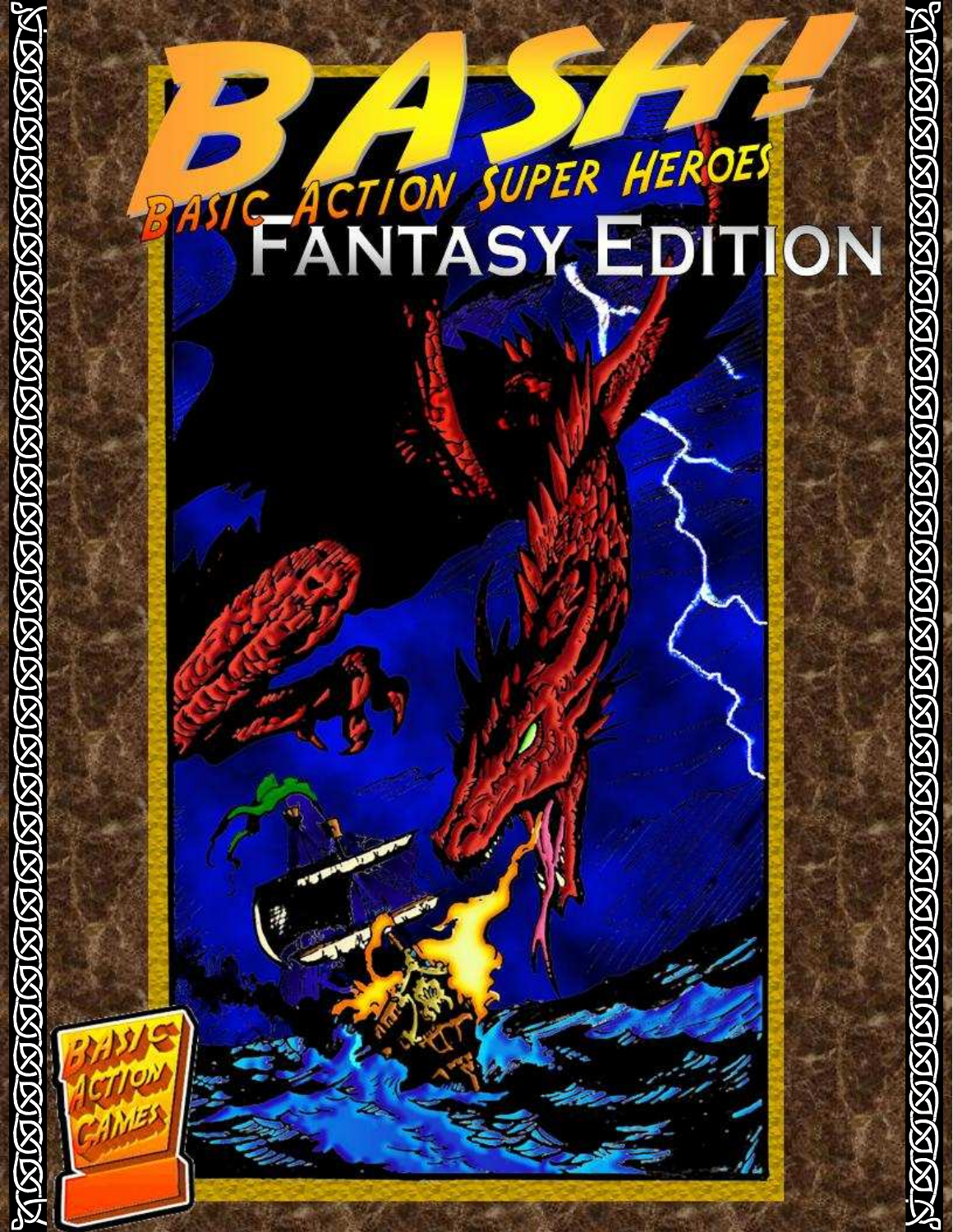## CREDITS\*

Writing: Chris Rutkowsky

Artwork: Jason Walton from Image Portfolio Anthology volume 1 and Rudolf Montemayor Image Portfolio 1.13 (Devil's Workshop). Cover and some interior artwork copyright Paul Daly, used with permission. Some artwork in this book is also ©2005 Team Frog Studios,used by permission.

Playtesters: Michael Mikulus, Andrew Mailhot, Michael Barnard, Joel Mahler, Evan Zilbert, Doug Laurora

For Pap

# **CONTENTS**

| Introduction & Key Terms |                                |  | 2  |
|--------------------------|--------------------------------|--|----|
| Stats                    |                                |  | 3  |
| Races                    |                                |  | 3  |
| Advantages               |                                |  | 4  |
| Disadvantages            |                                |  | 6  |
| Powers, Mundane          |                                |  | 7  |
| Energy                   |                                |  | 9  |
|                          | Pushing Yourself               |  | 10 |
| Supernatural Powers      |                                |  | 10 |
|                          | Limitations                    |  | 10 |
|                          | Casting & Spells               |  | 11 |
|                          | Enhancements                   |  | 11 |
|                          | How does Magic Work            |  | 12 |
| Supernatural Powers List |                                |  | 12 |
|                          | Movement Powers                |  | 12 |
|                          | Perception Powers              |  | 13 |
|                          | <b>Mental Powers</b>           |  | 13 |
|                          | Combat Powers                  |  | 14 |
|                          | <b>Bio-Manipulation Powers</b> |  | 15 |
| Low Magic Worlds         |                                |  | 16 |
| Colleges of Magic        |                                |  | 16 |
|                          | Air College                    |  | 16 |
|                          | Earth College                  |  | 17 |
|                          | Fire College                   |  | 18 |
|                          | Water College                  |  | 18 |
|                          | Light College                  |  | 18 |
|                          | Shadow College                 |  | 19 |
|                          | Universal Magic                |  | 19 |
| Skills                   |                                |  | 20 |
|                          | Assistants                     |  | 20 |
|                          | Skill Descriptions             |  | 21 |
| Equipment                |                                |  | 22 |
|                          |                                |  |    |

j **BASH!** and Basic Action Games are registered trademarks of Chris Rutkowsky, ©2004, All rights reserved.

| Weapons                                | 22 |
|----------------------------------------|----|
| Armor                                  | 22 |
| Adventuring Gear                       | 22 |
| Equestrian Supplies                    | 23 |
| Inn & Tavern Prices                    | 23 |
| Magic Items                            | 24 |
| <b>Creating Magic Items</b>            | 24 |
| Playing the Game                       | 27 |
| Dice & Doubles                         | 27 |
| <b>Experience Points</b>               | 27 |
| Combat Rules                           | 27 |
| What Can I do in a Single Panel?       |    |
| The Golden Rule                        |    |
| Wounds                                 | 28 |
| Non-Magic Healing                      |    |
| Cover                                  | 29 |
| Knock-Back                             | 29 |
| Wrestling                              | 29 |
| Vulnerability                          | 29 |
| Ships                                  | 29 |
| Siege Engines                          | 30 |
| Collateral Damage                      | 30 |
| Mass Combat                            | 30 |
| Other Hazards                          | 33 |
| Traps                                  | 33 |
| Minions                                | 34 |
| Monsters                               | 35 |
| Monster List                           | 36 |
| Sample Story-Arc: "The Jewel Caravan"  | 48 |
| Sample Heroes                          |    |
| Appendix 1: Gods & Priests             | 56 |
| Appendix 2: Alternate Fantasy Settings | 56 |
| The Ancient World                      | 56 |
| The Forgotten Age                      | 59 |
| Ninjas & Samurai                       | 61 |
| Swashbuckling                          | 67 |
| Steam Punk                             | 71 |
| Wild West                              | 75 |
| Appendix 3: Converting Super Hero BASH | 76 |
|                                        |    |

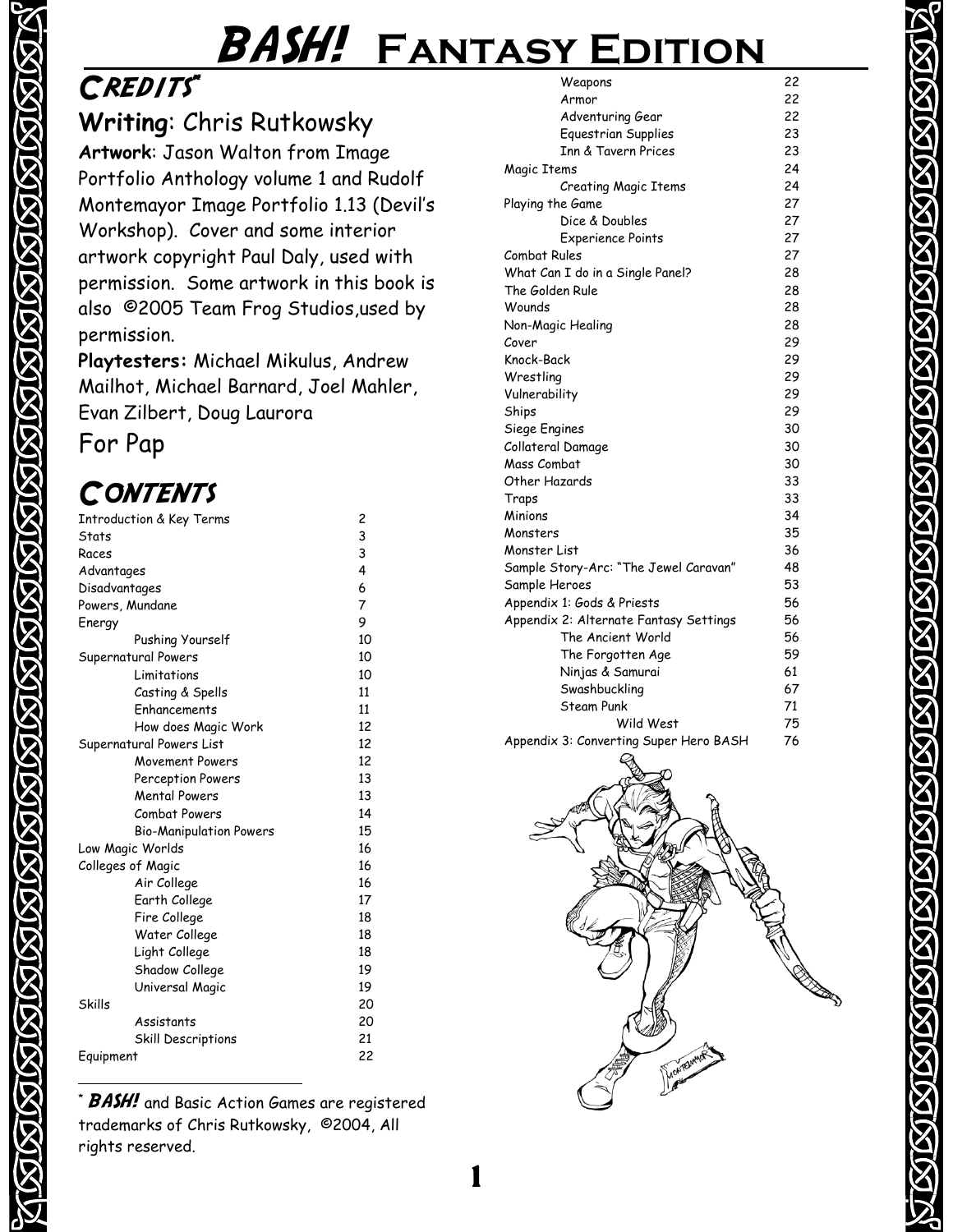### Introduction: A Heroic RPG For Basically Anyone!

The BASH! System was a product of my attempt to invent a role-playing game that would appeal to kids. What I found, however, was that it really worked well as a super heroes RPG for gamers of all ages. I also found that the rules could be applied to genres other than super heroes. The rules are light and simple, yet expansive and precise. BASH gives a complete list of powers (both magic and mundane) without requiring the players to learn complicated formulas or memorize charts. In short, you will spend less time creating your hero, and more time playing your hero.

The way that the system works is that the players roll 2 standard six-sided dice, and multiply the result by their stat or power to indicate the result relative to their opponent's or the difficulty of an unopposed task. If the roll is "doubles", roll another die and add it (repeat if it matches) before you multiply. The higher number is victorious. Simple, eh?

### Key Terms

PAGE- One round of combat is known as a "page". On each page, there are several "panels" that take place.

PANEL- During a "page", each character takes an action, known as a panel. Panels are numbered according to the combatants' priority

PRIORITY. The order in which heroes' and their adversaries' "panels" occur. This is based on whomever has the highest Agility, and is affected by super speed.

 $\textbf{ISSUE}_{-}$  The current game session, within an ongoing plot known as a story arc.

**STORY ARC-** The ultimate goal of the heroes over a given time. Once that goal is achieved, players may move on to another story arc.

**STATS**- These are the fundamental raw aptitudes of any character. They are Brawn, Agility, and Mind. See character creation step 1 for more details.

 $\bm{D6}$ - An ordinary six-sided die. In this game, you often have to roll two at once.

DM. DAMAGE MULTIPLIER. The number by which 2d6 are multiplied to determine how much damage an attack does, how much damage is soaked, or how much damage is healed.

HITS-This is how much physical damage your character can withstand before being knocked out. Heroes usually begin with 100 hits. Minions have less.

DOUBLES- When both d6s display the same number. If this happens, roll another d6 and add it. If this also matches, roll and add until it doesn't.

 $\textit{SOAK}_-$  The amount of damage all attacks are reduced by when wearing armor, or using the armor power.

ACTIVE MULTIPLIER- The number by which any action is multiplied other than damage. The maximum active multiplier is x10.

 $E.C.$  Stands for: Energy Cost. When writing down a character's information, you should write down the E.C. next to the power if it is not simply equal to the point cost of the power.

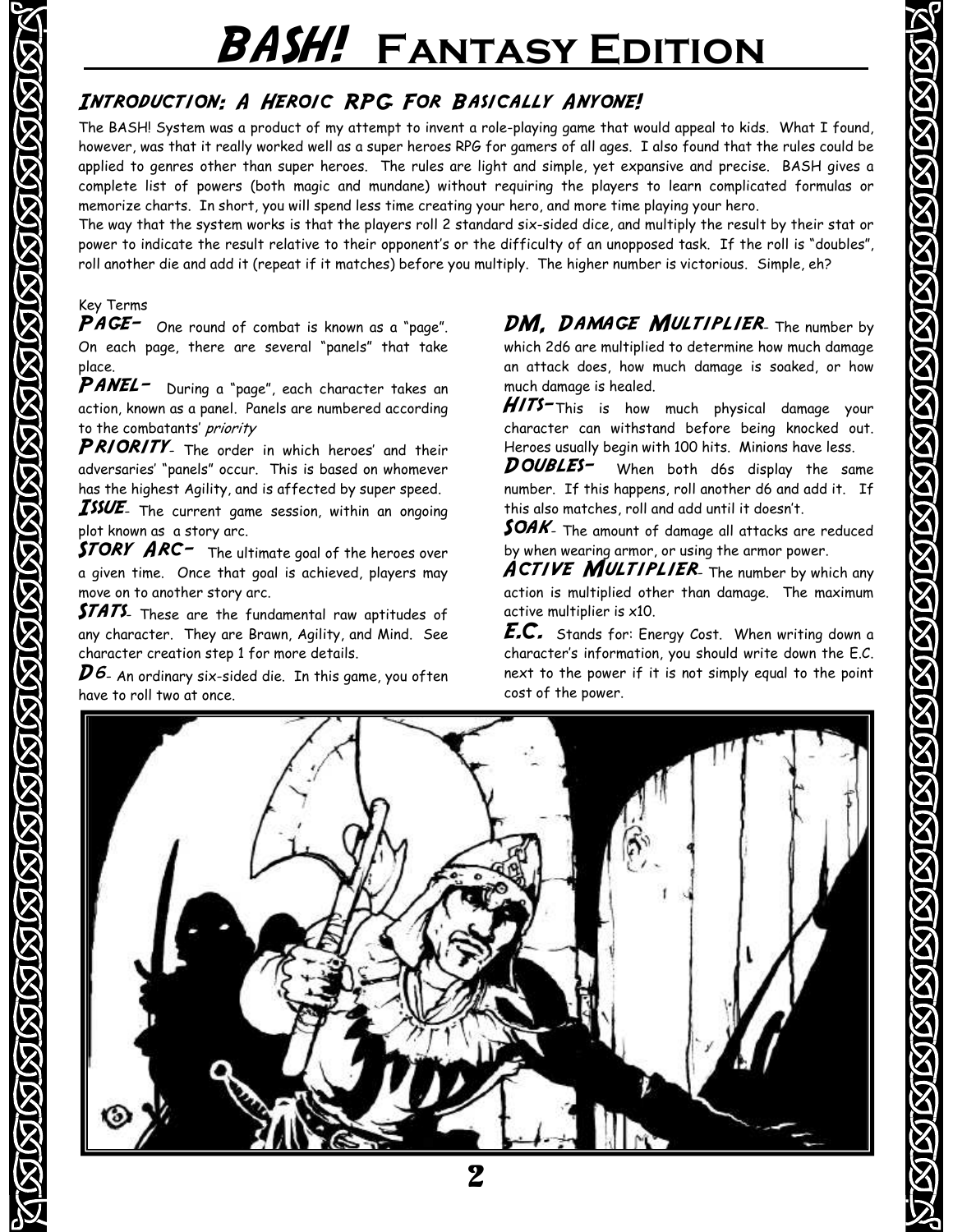### Character Creation

STEP 1: STATS- Spread 7 points between each of the 3 attributes, rating 1-5. You may gain 1 extra point of stats by dropping 2 points of powers to a max of 8 points for stats.

BRAWN. This is the character's Strength and overall Toughness. An example of a typical person with this brawn and a description of how much they can lift is included.

- 1- Normal Man Lift 100 Pounds
- 2- A Black Smith 200 Pounds
- 3- Barbarian 300 Pounds
- 4- Barbarian Chieftain 400 Pounds
- 5- An Ogre 500 Pounds

- AGILITY- This is how quick the character's reflexes are. It is used to see who goes first in combat, to dodge all physical attacks, and strike in close combat.
	- 1- Normal Man
	- 2- An average swordsman
	- 3- A skilled swordsman or a pickpocket
	- 4- The most magnificent swordsman in all the land or a cat-burglar
	- 5- Greatest swordsman ever to live or the "king of thieves".

MIND- This is the character's IQ, will power, and psychic potential. It is also used to make ranged attack damage and check perception.

- 1- Normal Person
- 2- Scholar

<u> SRAMAN SRAMAN SRAMAN SRAMAN SRAMAN SRAMAN SRAMAN S</u>

- 3- Brilliant
- 4- Genius
- 5- Supra Genius



RACES: What fantasy RPG would be complete without them? In BASH fantasy, there can be many different sentient beings occupying the world other than humans. Elves, dwarves, halflings, and other creatures of fantasy are options for you to choose as your character's species, hereafter referred to as "race". Your race does not give you bonuses or penalties. It establishes a quideline of what skills or powers you should pay points for, which ones you cannot buy, and what advantages or disadvantages you should take based on what race you are playing. However, some races do enable you to buy powers normally treated as magical (gliding, super swimming) as "mundane" powers. The races here are just examples. Feel free to change or add to this list!

BIRDMAN: 1pt Gliding (counts as mundane), Cannot buy Armor Familiarity power, Max Brawn =3. Birdmen live in cliff dwellings. They have wings on their back as well as arms ending in taloned fingers.

 $\bm{\mathit{ELF}}$ : Max Brawn = 3, 1pt Charisma, Keen Senses (vision). Fairer and nobler than humans, the elves live much longer, but are far more rare. The onetime lords of civilization have declined over the centuries, and now tend to occupy wooded areas where men do not bother them.

 $\pmb{FROGFOLK}$ : 1pt fleet of foot, 1pt snatch (tongue: reach 2), 1pt Super Swimming (counts as mundane), 1pt Super Jumping (counts as mundane), Disadvantage: Freak. Frogfolk inhabit